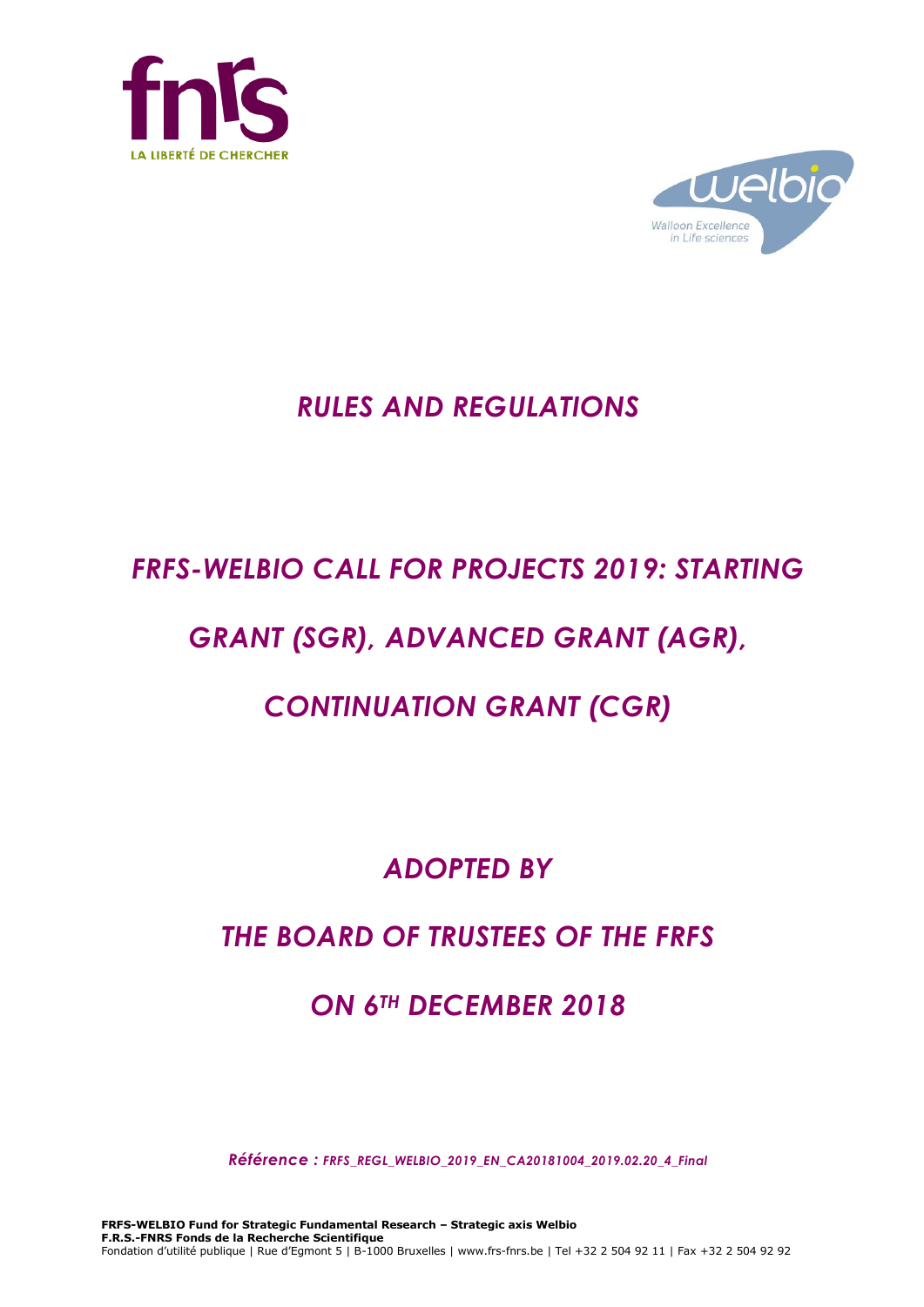# **TABLE OF CONTENTS**

|                | CHAPTER III: STARTING GRANT (SGR), ADVANCED GRANT (AGR) AND CONTINUATION GRANT (CGR) |  |
|----------------|--------------------------------------------------------------------------------------|--|
|                |                                                                                      |  |
|                |                                                                                      |  |
|                |                                                                                      |  |
|                |                                                                                      |  |
|                |                                                                                      |  |
|                |                                                                                      |  |
|                |                                                                                      |  |
| 1 <sub>1</sub> |                                                                                      |  |
| 2.             |                                                                                      |  |
| 3.             |                                                                                      |  |
| 4.             |                                                                                      |  |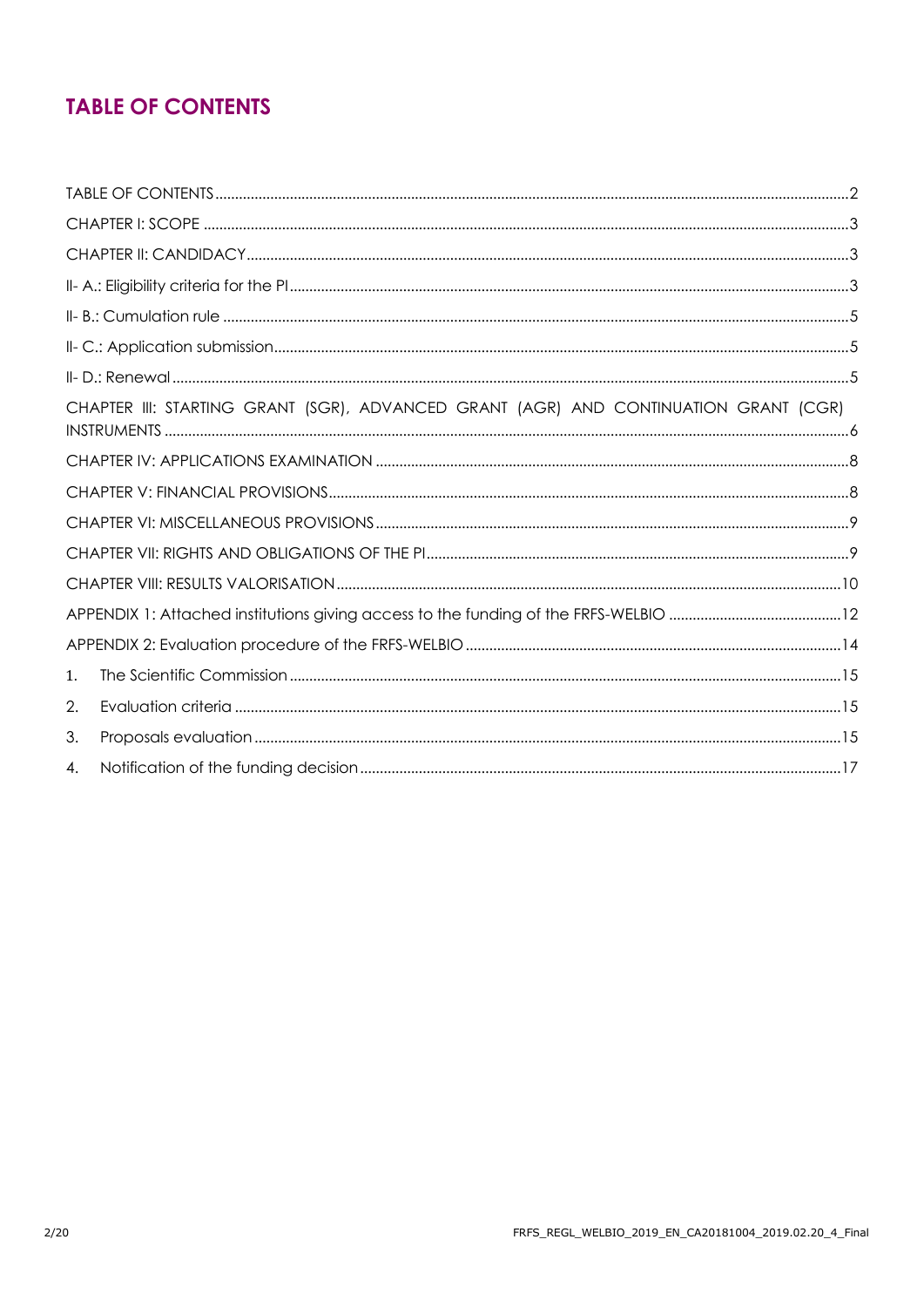# **CHAPTER I: SCOPE**

#### Article 1

The Fund for Strategic Fundamental Research (FRFS) is an Associated Fund of the F.R.S.-FNRS which funds the fundamental research of excellence in strategic axis, within the framework of a mission assigned by the Walloon region.

The FRFS-WELBIO is the FRFS strategic axis in life sciences.

The Governing Board of the virtual Walloon institute of fundamental research of excellence in life sciences (WELBIO asbl) constitutes the animation and valorisation platform (PAVA) of the FRFS-WELBIO.

WELBIO aims at supporting fundamental research by promoting research projects rigorously selected among the universities of the Wallonia-Brussels Federation in order to translate scientific achievements in medical, pharmaceutical and veterinary biotechnology applications. The Walloon Government has guaranteed the FRFS-WELBIO significant resources for several years to support senior researchers who are proposing excellent scientific research projects with an undeniable valorisation potential.

The Rules and Regulations hereinafter shall only apply to applications submitted under call 2019 via the instruments as referred to in article 2 and giving access to the funding of research programmes lead by team leaders who are assigned as principal investigator (PI).

#### Article 2

The FRFS-WELBIO Call for projects enables to apply for funding through 3 instruments:

- Starting grant (SGR),
- Advanced grant (AGR),
- **D** Continuation grant (CGR).

FRFS-WELBIO research projects are for 4 years divided in 2 periods of 2 years.

#### Article 3

The research programme must be conducted within a university from the French-speaking Community of Belgium that will have signed a collaboration agreement between the FRFS-WELBIO, WELBIO asbl as well as with the university of the PI.

#### Article 4

The PI is the person in charge of the scientific responsibility as well as the administrative management of the funded research programme.

According to the collaboration agreement, the PI is also a researcher for WELBIO.

## **CHAPTER II: CANDIDACY**

## **II- A.: ELIGIBILITY CRITERIA FOR THE PI**

#### Article 5

The F.R.S.-FNRS ensures that the eligibility criteria are met.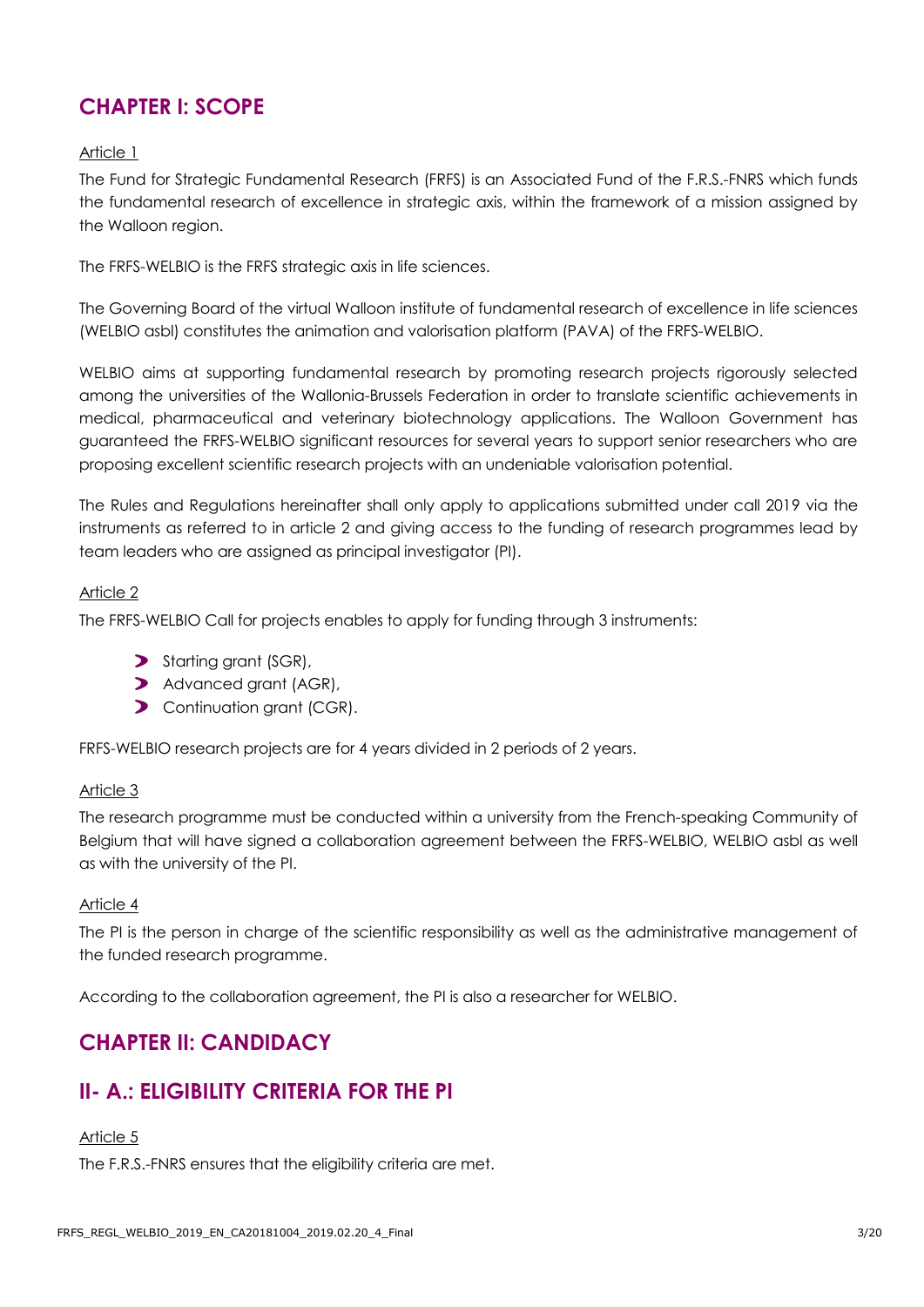The PI applicant should be:

- Either a Research Associate, a Senior Research Associate or a Research Director of the F.R.S.-FNRS and assuming the function and duties of such position by the validation deadline fixed for the academic authorities (rectors) to validate the application,
- Or a researcher appointed in a university of the French-speaking community of Belgium (CFB) listed in [Appendix](#page-11-0) 1 and meet the following conditions altogether:
	- To be permanently appointed to an academic or scientific position or on probation in that university.
	- This appointment must have a final and conclusive assent from the competent body to legitimize this appointment in accordance with the Law or the university regulations by the time of the validation deadline fixed for the academic authorities (rectors) at the latest.
	- This academic or scientific position must be effective by the time of the starting date of the SGR, AGR, CGR, i.e., by the 1st of October 2019 at the latest.

If the PI applicant who is appointed permanently and accesses pension / becomes professor emeritus after the validation deadline fixed for the academic authorities (rectors) and before the end of the funding scheme in case of granting, the submission of the application shall be subject to the prior approval of the Head of institution where the research will be carried out.

The PI applicant permanently appointed who will access pension / become professor emeritus by the validation deadline fixed for the academic authorities (rectors) is not eligible1.

#### Article 6

The PI applicant to the "Starting grant (SGR)" instrument will be holding a Ph.D. obtained after defending a thesis and awarded by an academic institution for 12 years maximum. This period shall expire on the closing date of validation by the academic authorities (rectors).

The maximum period as referred to in paragraph 1 is extended for one year per childbirth occurring after obtaining the Ph.D. and defending a thesis.

#### Article 7

The "Advanced grant (AGR)" instrument is only applicable to experienced researchers.

#### Article 8

The "Continuation grant (CGR)" is only applicable to WELBIO researchers whose initial FRFS-WELBIO project terminates on the 30<sup>th</sup> of September 2019, should the researcher still meet the eligibility criteria as referred to in article 5.

A CGR should pursue the running of the initial grant, i.e., either a Starting grant or an Advanced grant continuation.

WELBIO researchers whose research works have led to actions towards valorisation are encouraged to submit a CGR application.

l

<sup>1</sup> *This ineligibility criterion does not apply to PI applicants submitting a renewal application.*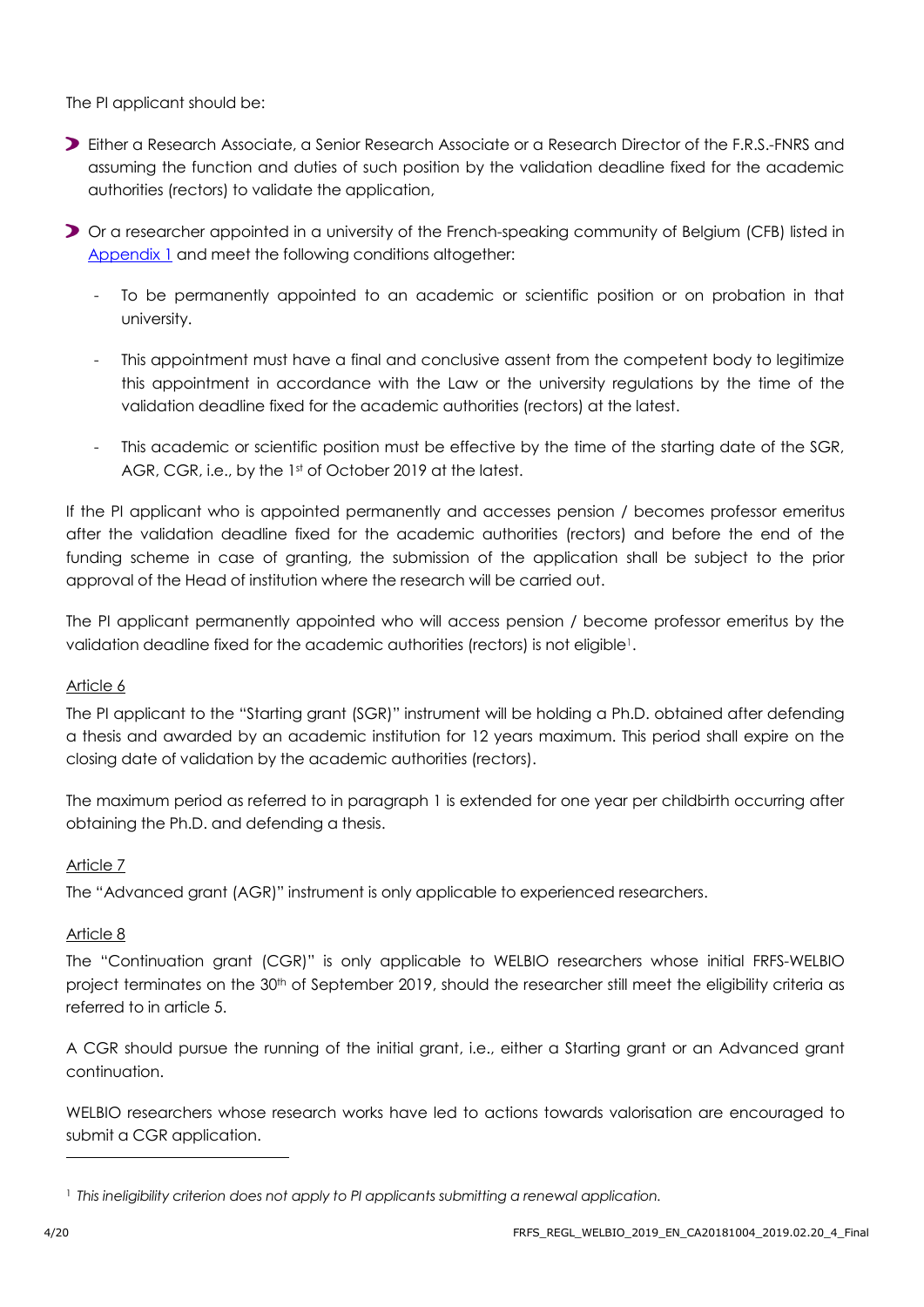Researchers whose research works might not come up with actions towards valorisation, or researchers who, for other reasons, would like to propose a new research axis, may submit a new application, should they meet the eligibility criteria.

### **II- B.: CUMULATION RULE**

#### Article 9

The PI applicant may only submit a single application:

- **Through the "Starting grant (SGR)" or "Advanced grant (AGR)" instruments;**
- **Through the "Continuation grant (CGR)" instrument.**

FRFS-WELBIO projects cannot be cumulated. A PI may not submit a new application under FRFS-WELBIO Call 2019 while submitting a renewal application of its initial FRFS-WELBIO project obtained under FRFS-WELBIO Call for projects 2017.

### **II- C.: APPLICATION SUBMISSION**

#### Article 10

The FRFS-WELBIO Call for projects is opened according to a decision from the FRFS Board of Trustees, after receiving the proposals from WELBIO asbl.

The opening of this call for projects is published on the F.R.S.-FNRS website<http://www.fnrs.be/> and on the WELBIO asbl website [http://welbio.org.](http://welbio.org/)

Applications can only be submitted online in English through SEMAPHORE, the management platform dedicated to calls for applications at the following address [https://applications.frs-fnrs.be/.](https://applications.frs-fnrs.be/)

All applications are subject to a procedure including two successive electronic validations on the dates that will be indicated when the call is published:

- a. The validation by the PI applicant, responsible proponent accountable to the Fund administration: it accounts as a confirmation that the application file is complete.
- b. The validation by the research unit (or Board of Education) of the academic institution to which the PI applicant is related – the Authority to which the application file is transferred once the PI applicant has given her/his consent. This authority may accept or refuse the application. The validation deadline fixed for the rectors puts a final end to the call for projects.

Applications that have not been validated within the time-frame of the call for projects cannot be taken into account.

A mini-guide specifies the validation dates.

### **II- D.: RENEWAL**

#### Article 11

The PI who benefitted from a funding for the first two years of the four-year programme may submit a mid-term scientific report as a renewal application for the last two years. The approval of the supervising authority of the hosting institution is required.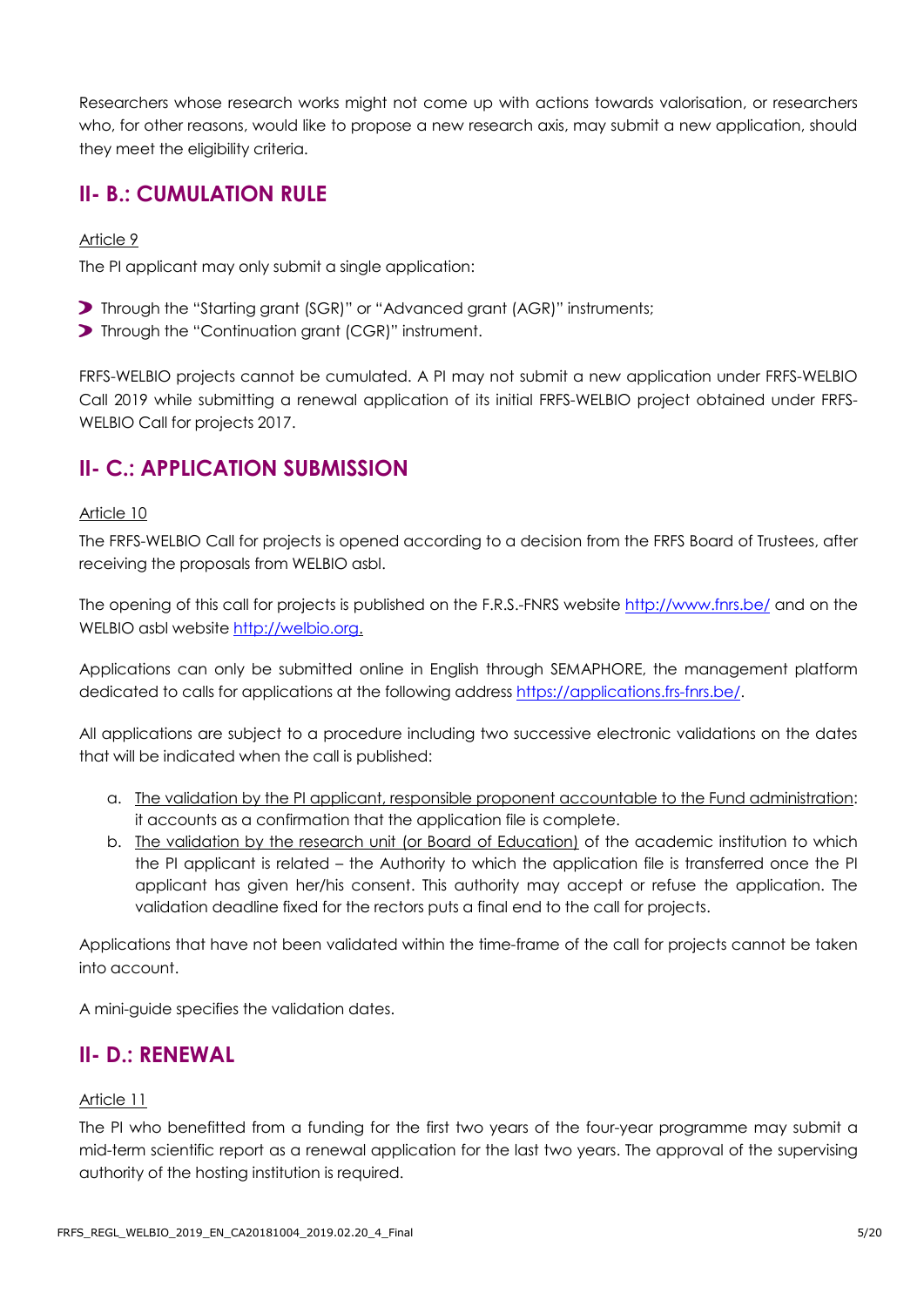The renewal application may be submitted online in English through SEMAPHORE, the management platform dedicated to calls for applications at the following address<https://applications.frs-fnrs.be/> and includes two successive electronic validations detailed under article 10.

#### Article 13

The research project Renewal is granted within the limits of the FRFS-WELBIO financial resources available and subject to the assessment of a mid-term scientific report by the Scientific Commission in charge of assessing the initial application, and based on feedbacks, if any, from the General Manager of WELBIO asbl.

# **CHAPTER III: STARTING GRANT (SGR), ADVANCED GRANT (AGR) AND CONTINUATION GRANT (CGR) INSTRUMENTS**

#### Article 14

The starting date of the AGR, SGR and CGR instruments is set for the 1st October and the ending date for the 30<sup>th</sup> September.

#### Article 15

An application via the SGR instrument enables to apply for funding of a maximum of  $\epsilon$  200k per year.

An application via the AGR instrument enables to apply for funding of a maximum of  $\epsilon$  350k per year.

An application via the CGR instrument enables to apply for funding equivalent to the initial instrument (SGR or AGR).

#### Article 16

As part of the SGR, AGR and CGR instruments the allocated fund can cover 3 types of expenses:

- **>** Personnel
- **D** Operating
- > Equipment

Article 17

Categories related to the personnel<sup>2</sup> are detailed in the table below:

l

<sup>2</sup> *For all categories (Doctoral Researcher, Non-doctoral Researcher, Postdoctoral Researcher, Short-term Postdoctoral Researcher, technician), the PI applicant shall contact the relevant service of her/his university to obtain an estimate of the total personnel costs involved based on the scientific seniority. Amounts cannot be changed after application submission.*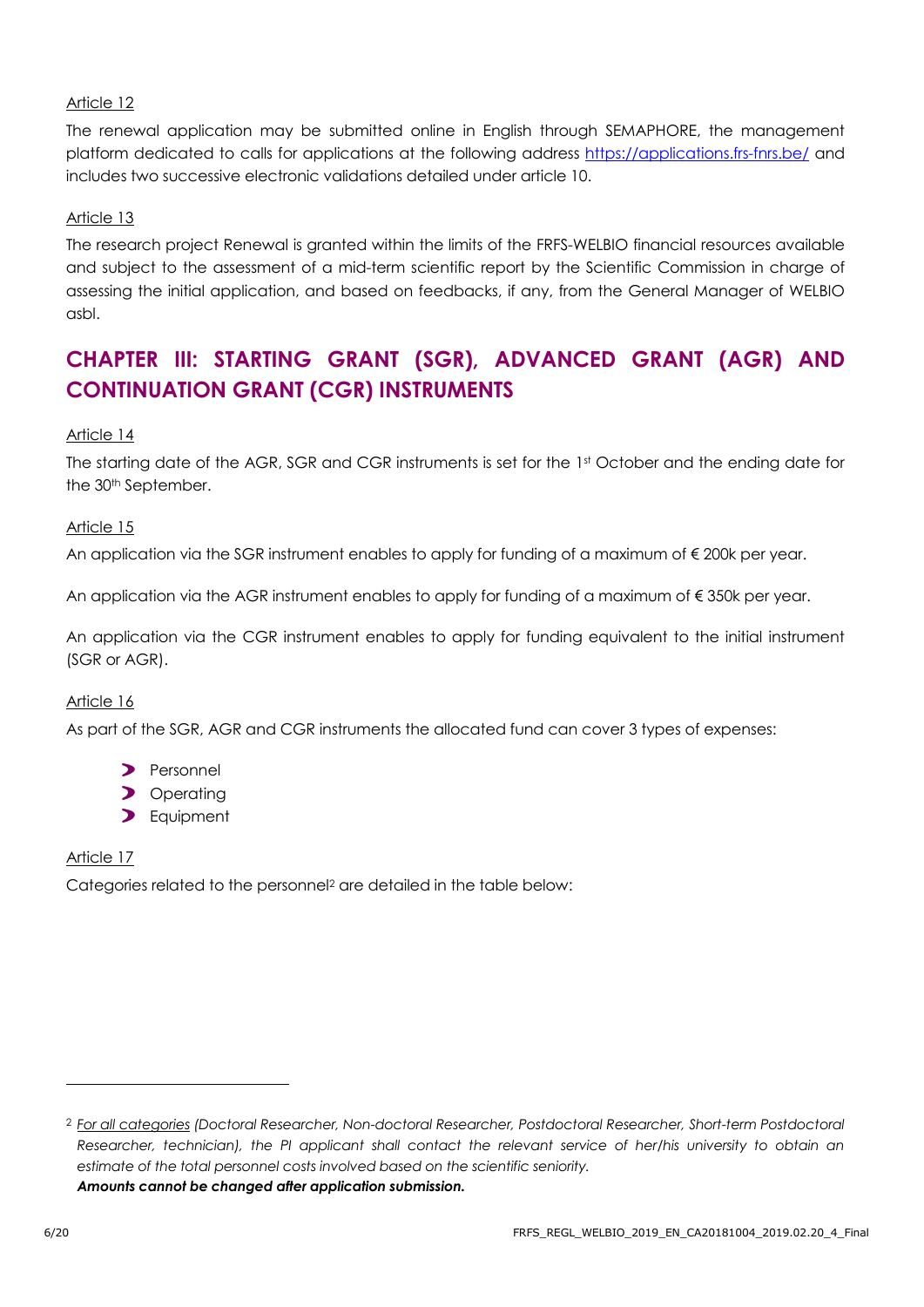|                                                                | <b>Activity</b> |           |
|----------------------------------------------------------------|-----------------|-----------|
| <b>Categories</b>                                              | Part time       | Full time |
| Doctoral Researcher - grant scheme                             | n/a             | x         |
| Doctoral / Non-doctoral Researcher - salary scheme             | X               | X         |
| Postdoctoral Researcher - salary scheme                        | X               | x         |
| Technician - salary scheme                                     | X               | x         |
| Short-term Postdoctoral Researcher <sup>3</sup> - grant scheme | n/a             |           |

n/a = not applicable

The host university shall determine the scheme (grant or salary) for the personnel to employ.

Personnel may be recruited for **minimum one month** and this period must not exceed the maximal duration of the funding application.

The identity of the personnel is not required when submitting an application, however, the personnel category must be specified (see above table). Curricula vitae are not provided to the members of the Scientific Commission.

#### Article 18

The eligible operating expenses are the following:

- Consumables
- Costs for small scientific and technical equipment
- Costs for equipment<sup>4</sup> maintenance and insurance
- Internal services
- Trainings
- Missions<sup>5</sup>
- Overhead costs (15% of the eligible expenses for personnel and operating costs excluding subcontracting).
- Subcontracting
- Software

#### Article19

 $\overline{a}$ 

The eligible expenses for equipment are the following:

- Acquisition cost of cutting-edge scientific equipment essential for scientific research
- Amortisation costs of scientific and technical equipment essential for scientific research

<sup>&</sup>lt;sup>3</sup> The Short term Postdoctoral Fellowship (CTP) is applicable for a maximal duration of 3 years. The Short term Postdoctoral fellow's stay should not exceed the duration of the research agreement. The CTP should be in an *"international mobility situation" and should not have resided or carried out his/her main activity (job, studies…) in Belgium for more than 24 months during the last 3 years directly before the first stay as Postdoctoral fellow.*

<sup>4</sup> *Only equipment acquired with WELBIO funding*

<sup>5</sup> *Missions carried out for research purposes by research staff having their remuneration partially or fully or not included in eligible expenses.*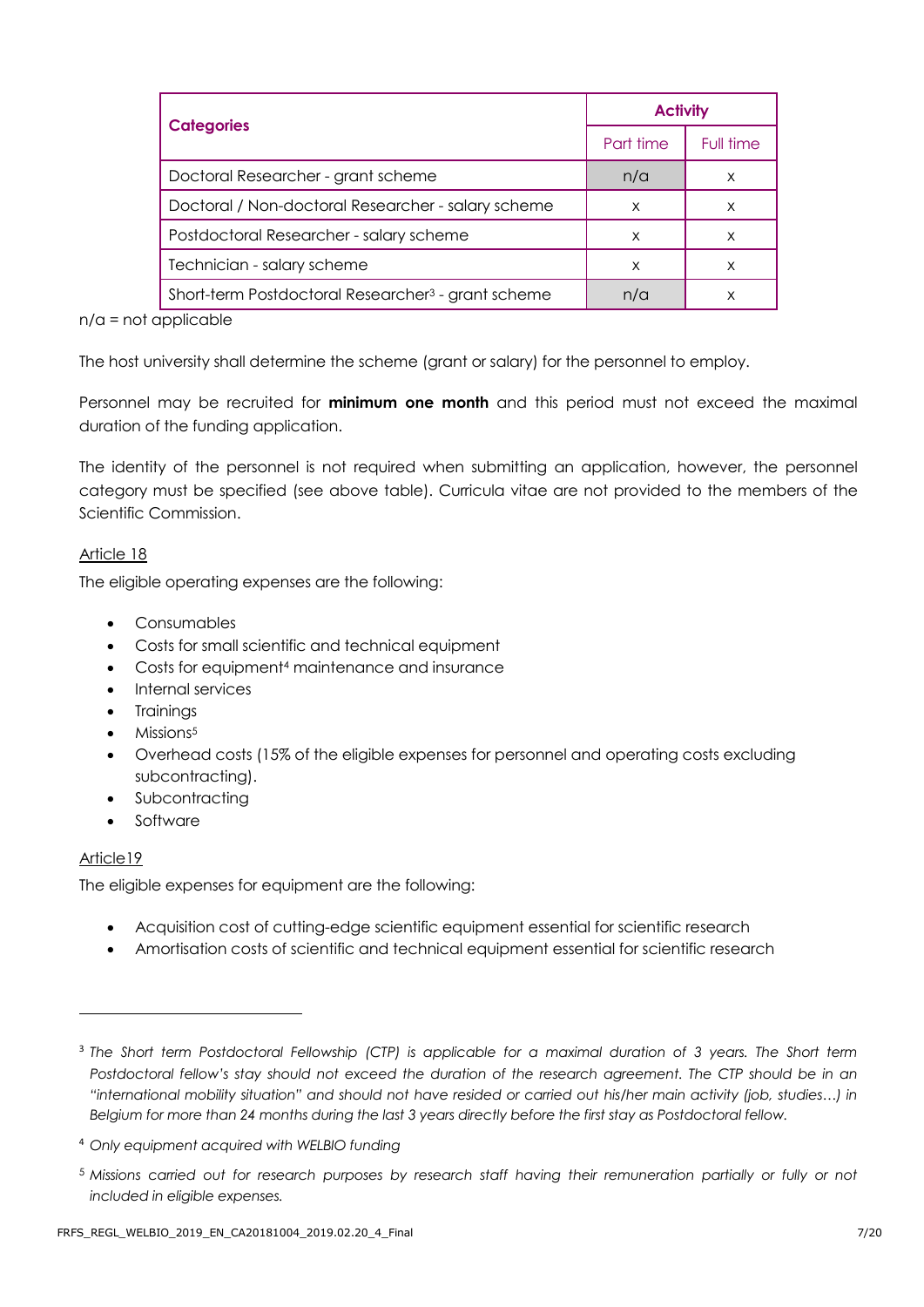Teams' personnel other than the staff whose remuneration is included in the project may include amongst others:

- members of the teaching, scientific, administrative or technical staff pertaining to a university of the French-speaking Community of Belgium,
- members who benefit from a grant allocated by a Belgian or a foreign body promoting research.

No compensation can be granted to the PI or to the above-mentioned staff.

## **CHAPTER IV: APPLICATIONS EXAMINATION**

#### Article 21

Evaluation procedure of the FRFS-WELBIO is detailed i[n Appendix](#page-13-0) 2.

### **CHAPTER V: FINANCIAL PROVISIONS**

#### Article 22

Grants allocated are subject to a 2-year research agreement.

This agreement bears the signature of the following parties:

- **The principal investigator (PI)** commits to carrying out or pursuing the subsidised research and to devote at least 40% of his/her research time to the project;
- **The FRFS-WELBIO** commits to allocating grants covering the personnel costs, the operating and equipment costs, each year covered by the agreement;
- **WELBIO asbl** ensures full compliance with the valorisation provisions mentioned in the research agreement;
- **The host institution** provides the necessary logistics but made no commitment to take on this charge after the expiration date of the research agreement.

The agreement provides for unilateral termination clauses, which must include a period of notice.

#### Article 23

Grants allocated to the PI should cover personnel, operating and equipment costs. Each of these sections may include subsections.

Transfers between subsections of the same section are unrestricted. However, prior written approval of the FRFS-WELBIO is required for transfers between sections.

#### Article 24

Agreements allow the PI to recruit scientific and technical staff, however, the recruitment may not exceed the duration of the agreement and should be done in accordance with the scales and regulations in force within the hosting academic institution.

#### Article 25

The financial participation of the FRFS-WELBIO is limited to the total amount mentioned in the agreement.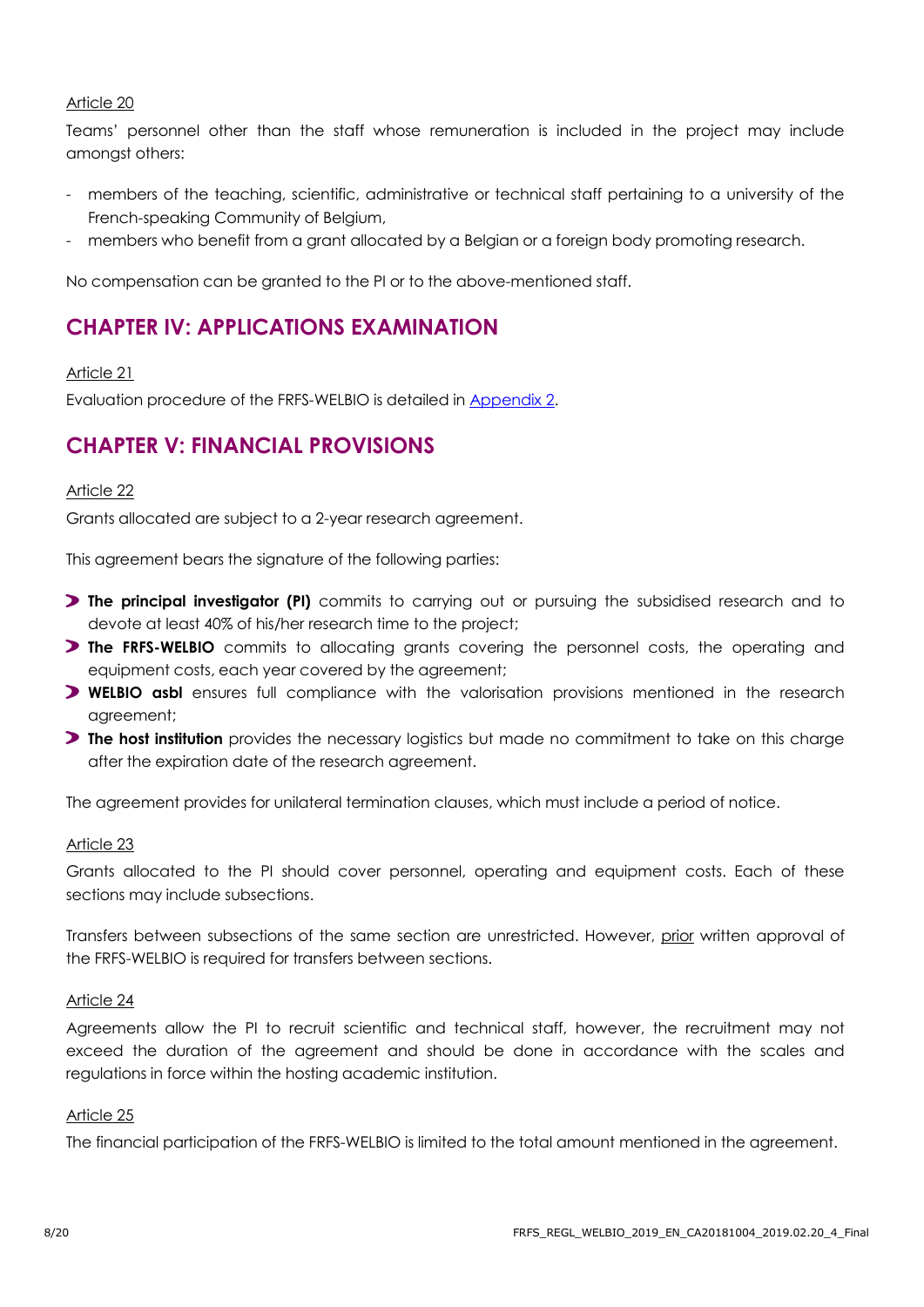The grants may be postponed to the fiscal year following the one for which they are granted. The remaining amount at the expiry of the research agreement will be recovered by the FRFS-WELBIO.

#### Article 27

At the end of the research agreement, after gathering the supporting documents, the FRFS-WELBIO will establish a final account and propose the annulment of any remaining budget.

The PI is always notified of this procedure and should react as soon as possible if he/she wants to amend the final account.

#### Article 28

The grants at the disposal of the PI are managed by the financial department of the institution to which they are attached.

The financial department of the institution is invited to send the supporting documents to the F.R.S.-FNRS as soon as possible. Supporting documents must be sent within 5 months after the end of the agreement, before the 1st March following the end of the research agreement.

### **CHAPTER VI: MISCELLANEOUS PROVISIONS**

#### Article 29

Any device acquired with a credit from the FRFS-WELBIO becomes the property of the host institution, to which the recipient of the credit is attached.

The purchase of any device must be done with due respect for the provisions defined by the relevant department of the host institution.

This institution commits, however, to putting the mentioned device at the disposal of the researchers involved for the time needed in order to pursue the research which led to its purchase in the first place. In addition, the host institution commits not to alienating or lending the equipment without the prior written approval of the FRFS-WELBIO.

In the event that the device was purchased with the provision of an additional funding, the Board of Trustees of the FRFS will settle the ownership issue with the competent authorities.

#### Article 30

Given that grants are exclusively allocated for the execution of a research programme approved by the FRFS-WELBIO, PIs are required to use them solely for that purpose. Grants or any remaining budget will be recovered by the FRFS-WELBIO as soon as they are not used for this purpose anymore.

Any fundamental change in the ongoing research programme must obtain the prior written approval of the FRFS-WELBIO and of WELBIO asbl.

### **CHAPTER VII: RIGHTS AND OBLIGATIONS OF THE PI**

### Article 31

Any funded research programme must comply with the legal provisions in force regarding ethics.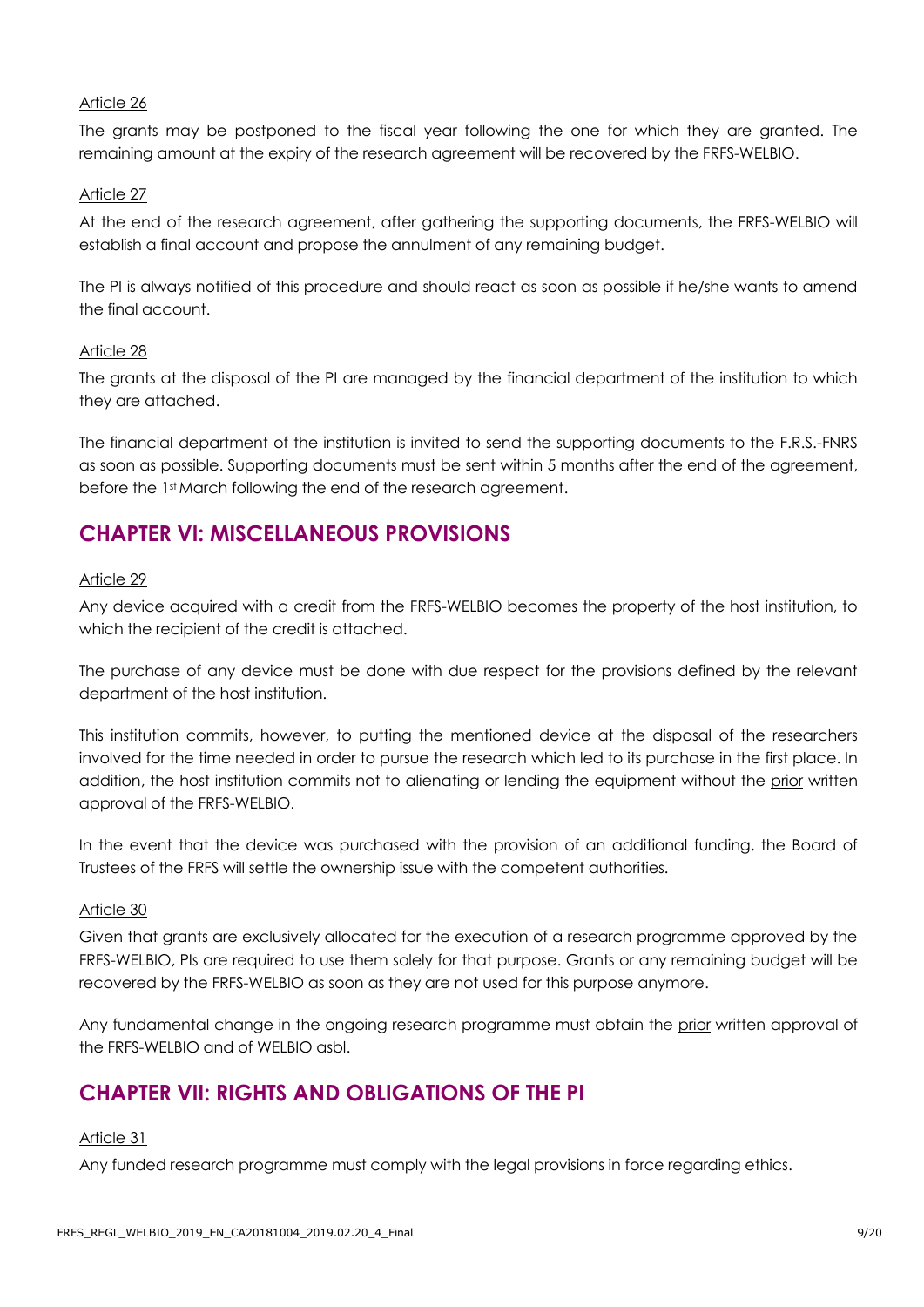PIs must submit to the rules imposed by the academic authority of the host institution where they work and observe its regulations. Regarding the FRFS-WELBIO, PIs must also adhere to the collaboration agreement between the FRFS-WELBIO, WELBIO asbl and the university to which the PI is related.

#### Article 33

Throughout the duration of the research programme approved by the FRFS-WELBIO, the PI is forbidden to pursue any research for third parties on the subject of the research programme unless prior written approval from the FRFS-WELBIO.

#### Article 34

The PI must send administrative reports to the FRFS-WELBIO. Those reports should summarise the scientific publications, filed patent applications, valorisation avenues and the composition of the team. They should be due on the dates as referred to in the research agreement.

The PI shall provide a short scientific report on the research subsidised by the FRFS-WELBIO for 2 years.

#### Article 35

Pursuant to the "[Regulation](http://www.frs-fnrs.be/docs/Reglement_OPEN_ACCESS_EN.pdf) on the application of the Open Access policy to scientific publications resulting from research programmes supported by the F.R.S.-FNRS and its Associated Funds", any scientific publication resulting partially or fully from the funding granted through the call for projects "FRFS-WELBIO" instrument shall mention the source of this funding as follows:

*This work was supported by the Fonds de la Recherche Scientifique - FNRS for the FRFS-WELBIO under Grant(s) n°* (agreement number).

PIs, WELBIO researchers, F.R.S.-FNRS researchers / members of the university does mention their double affiliation in each of their publications or communications.

## **CHAPTER VIII: RESULTS VALORISATION**

#### Article 36

WELBIO asbl ensures, with assistance from the experts, the follow-up of the research in progress, maintenance of confidentiality, detection of results with a valorisation potential, and adherence to the necessary publication constraints regarding the protection of intellectual property, i.e., the outcome of the research work.

#### Article 37

Intellectual property of the results from the research conducted within the framework of the research agreement is the exclusive property of the university of the French-Speaking Community of Belgium.

#### Article 38

The valorisation of intellectual property is the responsibility of WELBIO asbl, which performs this task through a valorisation committee, including the university of the French-speaking Community of Belgium, a representative from the university's Technology Transfer Office, the PI and WELBIO asbl.

The valorisation Committee may invite external people, subject to signature of a confidentiality agreement.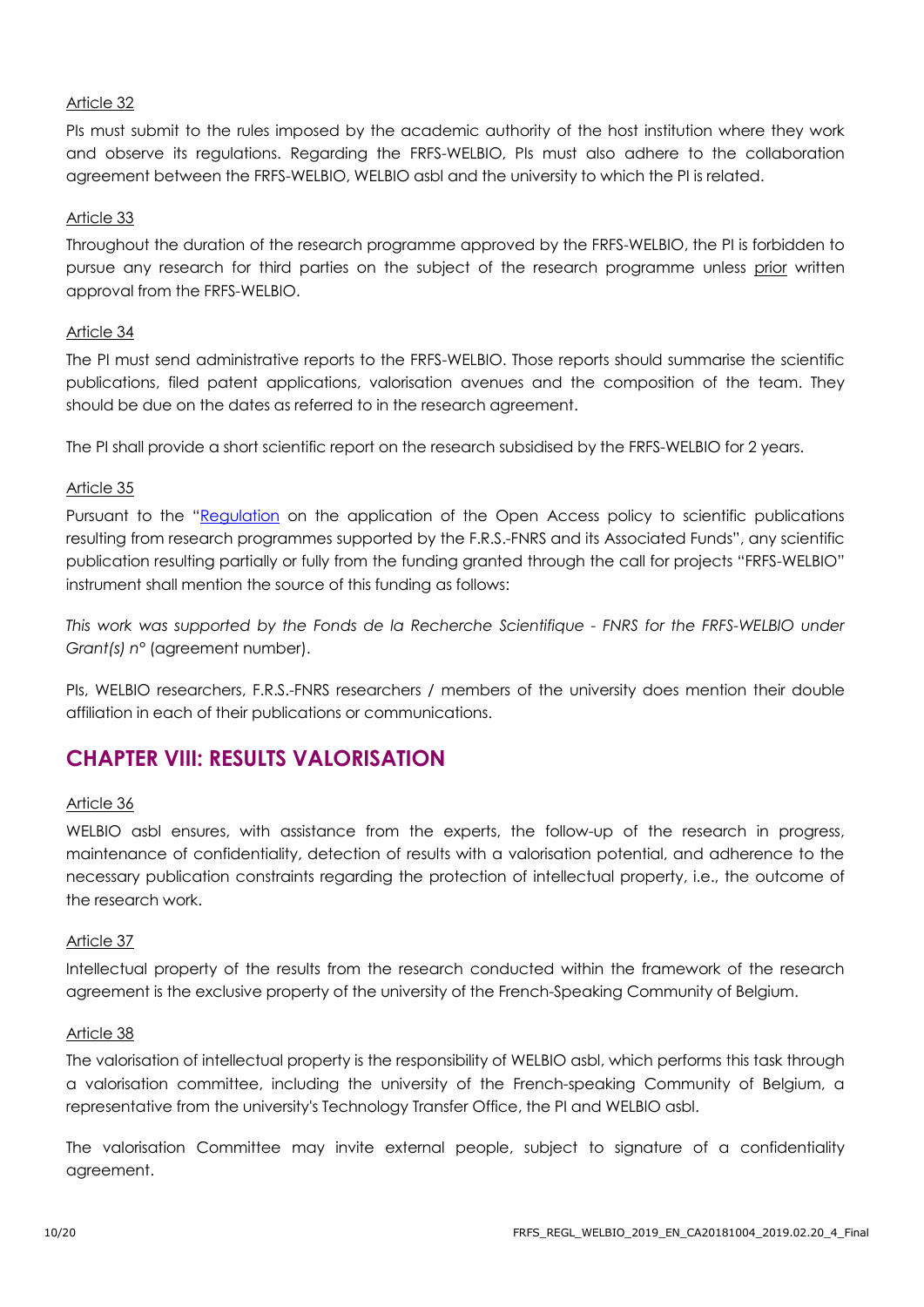\_\_\_\_\_\_\_\_\_\_\_\_\_\_\_\_\_\_\_\_\_\_\_\_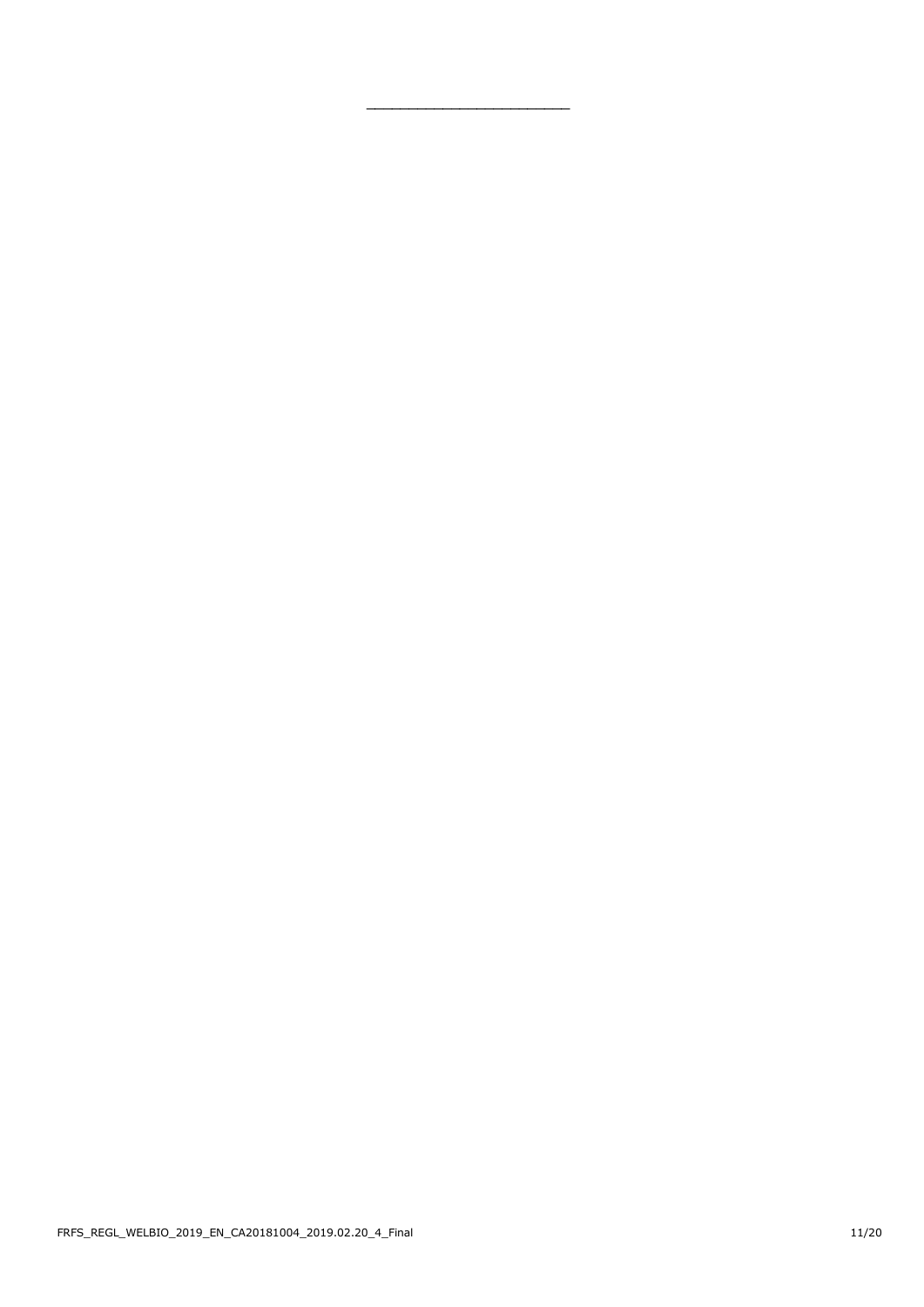# <span id="page-11-0"></span>**APPENDIX 1: ATTACHED INSTITUTIONS GIVING ACCESS TO THE FUNDING OF THE FRFS-WELBIO**

**SGR / AGR / CGR Instruments FRFS-WELBIO Call for projects**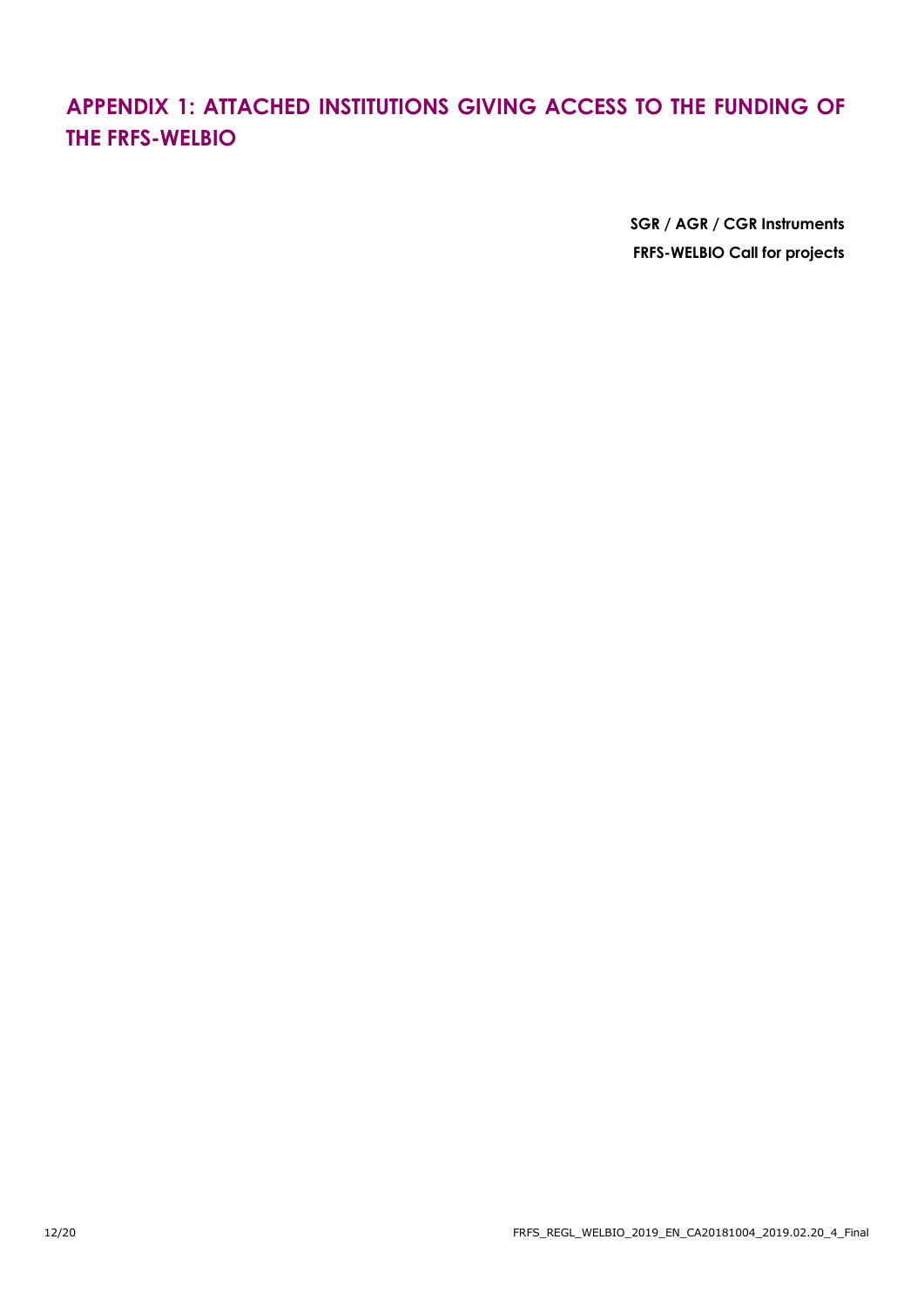



# **INSTITUTIONS DE RATTACHEMENT /** *ATTACHED INSTITUTIONS*

# **SGR, AGR AND CGR INSTRUMENTS**

| Investigateur<br>principal (PI) | Universités de la Communauté française de Belgique (CFB)<br>Universities of the French-speaking Community of Belgium (CFB) |
|---------------------------------|----------------------------------------------------------------------------------------------------------------------------|
|                                 | Université Catholique de Louvain (UCLouvain)                                                                               |
|                                 | Université Libre de Bruxelles (ULB)                                                                                        |
|                                 | Université de Liège (ULiège)                                                                                               |
|                                 | Université de Mons (UMons)                                                                                                 |
|                                 | Université de Namur (UNamur)                                                                                               |
|                                 |                                                                                                                            |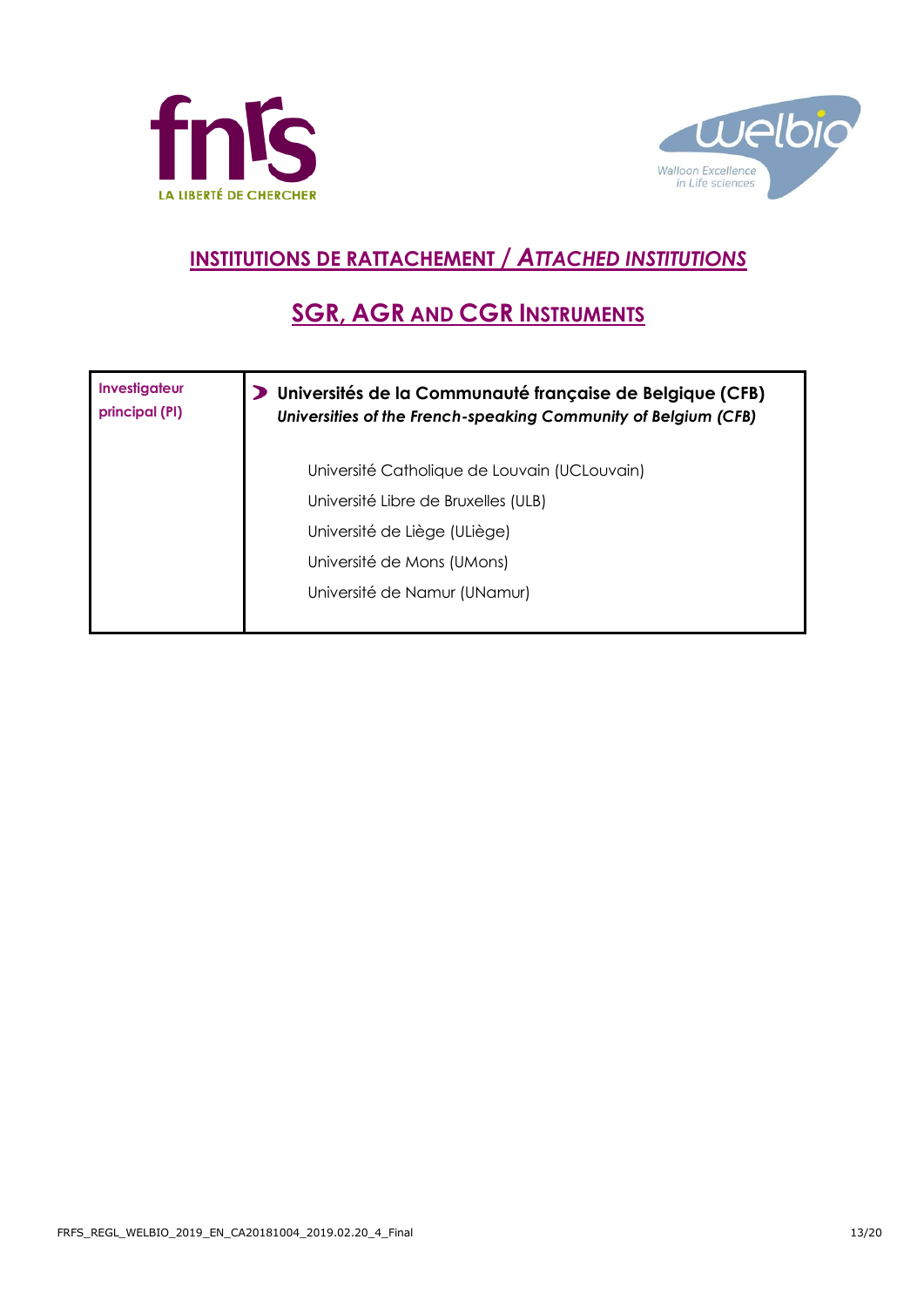# <span id="page-13-0"></span>**APPENDIX 2: EVALUATION PROCEDURE OF THE FRFS-WELBIO**

**SGR / AGR /CGR Instruments FRFS-WELBIO Call for projects**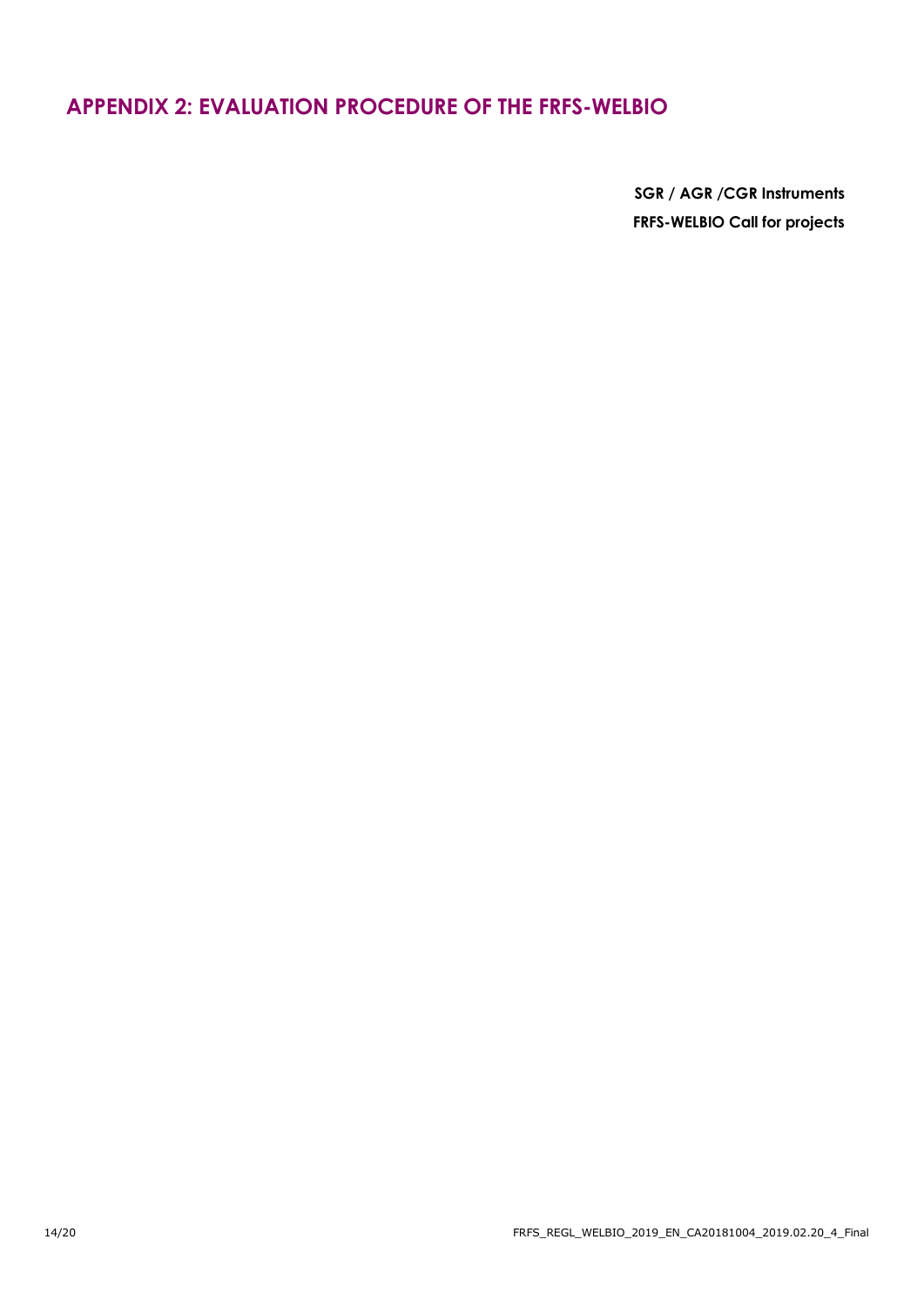# **1. THE SCIENTIFIC COMMISSION**

The evaluation and the selection follow several steps under the responsibility of the Scientific Commission. The procedure includes a priority ranking which is submitted to the Board of Trustees of the FRFS and the Governing Board of WELBIO asbl. The Board of Trustees of the FRFS should decide on the granting or rejection after the Governing Board of WELBIO asbl has acknowledged the proposals.

The Scientific Commission is made up of 13 to 15 internationally renowned experts in the domains of life sciences, among which:

- 9 to 11 members located outside Belgium or at least outside of the Wallonia-Brussels Federation, of which 2 are from the industrial sector:
- 4 members within the universities of the Wallonia-Brussels Federation. These members have an advisory role only; they may not vote and may not be considered as rapporteurs.

A Guidance Committee of the FRFS-WELBIO, made up of 3 WELBIO asbl academic administrators and members from the Guidance Committee of the F.R.S.-FNRS with competences in the field, suggests a composition for the Scientific Commission.

The composition of the Scientific Commission is published on the F.R.S.-FNRS website<http://www.fnrs.be/> and the WELBIO website [http://welbio.org/.](http://welbio.org/)

# **2. EVALUATION CRITERIA**

The evaluation criteria are: the quality of the applicant; the quality of the project; the focus on valorisation and relevance to the objectives of the WELBIO strategic axis.

For researchers who have already benefited from a funding from a previous call for projects, concrete actions toward a potential valorisation of the results will also be assessed.

These criteria are detailed in the table at the bottom of the document.

## **3. PROPOSALS EVALUATION**

#### **3.1 GENERAL PRINCIPLES**

The principle of a two-step procedure has been adopted: individual evaluations by experts of the first step, followed by a consolidation within the Scientific Commission to draw up the final ranking.

During the first step, the proposals are reviewed by several experts. Each expert works individually and remotely through [SEMAPHORE,](https://applications.frs-fnrs.be/) and evaluates the proposal according to the evaluation criteria detailed in the table at the bottom of the document.

An expert is usually in charge of reviewing several proposals. However, the expert is not required to establish any ranking between them, as each proposal must be reviewed independently. A marking grid of the proposals is provided in section 3.3, with the intention to standardise the grading system.

The names of the experts linked to a proposal remain undisclosed.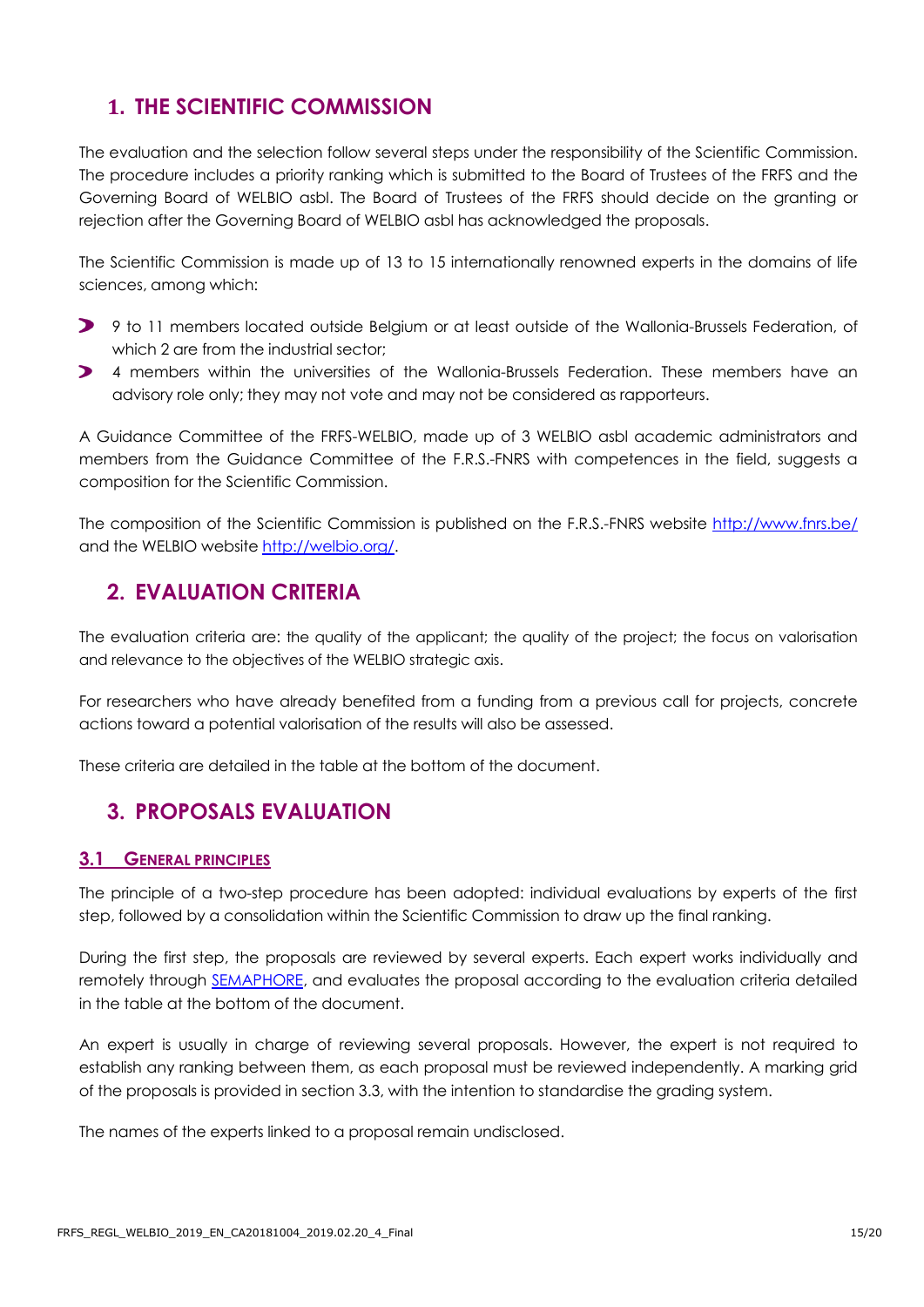#### **3.2 EXPERTS APPOINTMENT CONDITIONS AND CONFLICTS OF INTEREST**

The FRFS-WELBIO shall send a letter of appointment to each selected expert, whether they are an individual reviewer or a member of a Scientific Commission. This letter constitutes an agreement between the FRFS-WELBIO and the expert, specifying the precise terms and conditions for the expert: it imposes respect of a code of conduct and lays down essential regulations in terms of confidentiality. It includes the description of tasks s/he is entrusted with, as well as the conditions of allowance or payment and reimbursement of expenses.

Upon information provided by the experts, the FRFS-WELBIO has put in place a mechanism that ensures they do not face any conflict of interest regarding the proposals they are invited to evaluate. To that end, experts must sign a declaration stating that there is no conflict of interest at the time of the appointment and that they commit to informing the FRFS-WELBIO in case where such a conflict would arise during the fulfilment of their tasks.

#### **3.3 PROPOSALS GRADING SYSTEM**

The experts (individual experts as well as members of the Scientific Commissions) shall review the aspects to be considered for each evaluation criterion and classify the proposals as follows:

| Category | Grade |              |
|----------|-------|--------------|
|          | $A+$  | outstanding  |
| A        | A     | excellent    |
|          | A-    | very good    |
|          | B+    | good         |
| B        | B     | average      |
|          | В-    | weak         |
|          | С     | insufficient |

#### **3.4 STEP 1 - INDIVIDUAL EVALUATIONS**

#### **Experts selection**

- Potential experts registered on SEMAPHORE are identified according to their field of expertise, based on the descriptor fields selected that they may, if necessary, complete with unrestricted keywords and on the project.
- The applicant indicates up to 5 experts he/she does not wish to have as reviewer for reasons of a potential conflict of interest.
- $\blacktriangleright$ For each proposal, the potential experts confirm whether or not they are competent to assess the project based on the title and on the summary of the project. They also confirm that they do not face a potential conflict of interest with regards to the evaluation of the given proposal.
- $\blacktriangleright$ The President of the Scientific Commission validates step 1 experts assignment performed by the F.R.S.-FNRS administration.

#### **Individual evaluation procedure**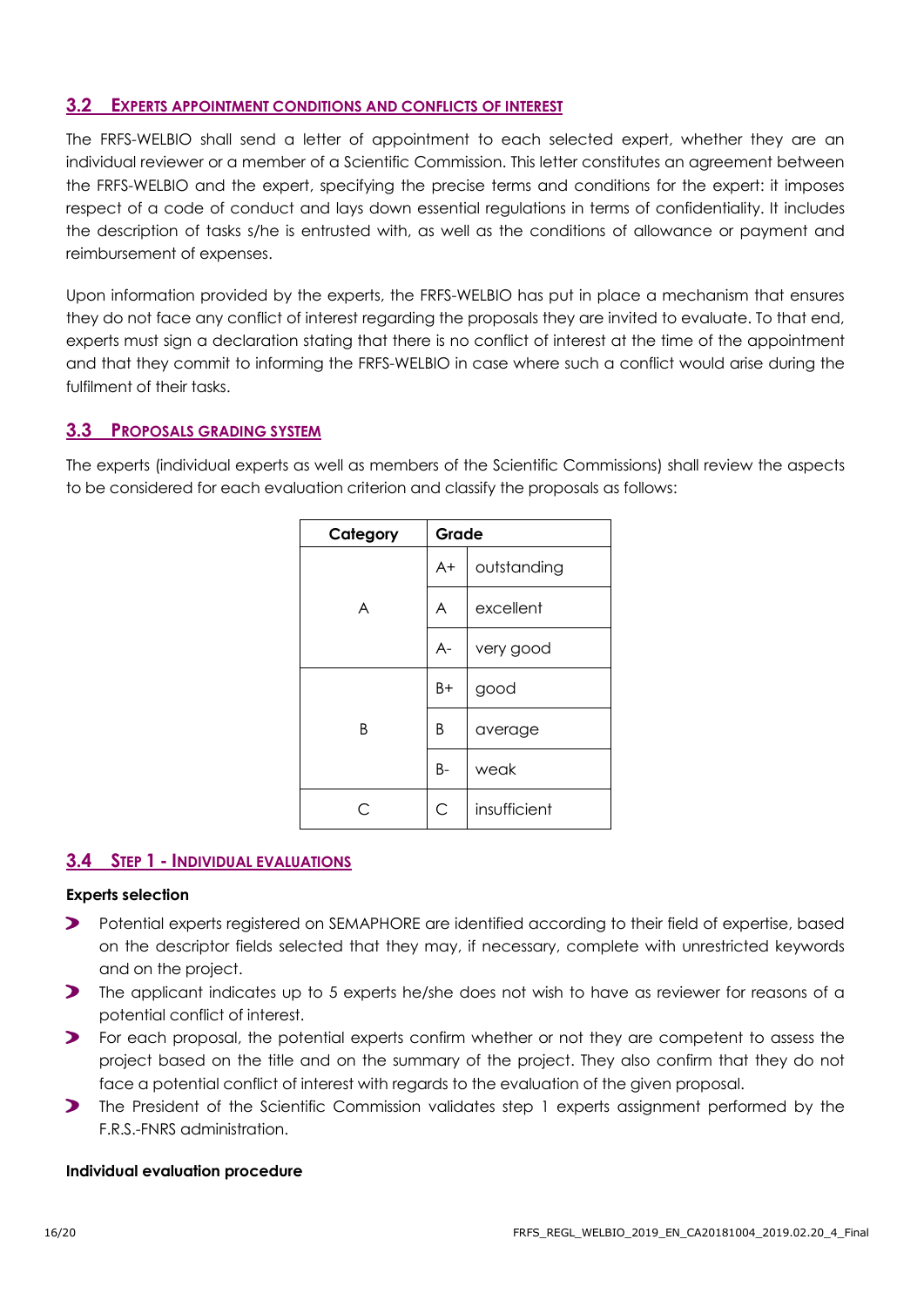- The projects are assessed by at least 2 scientific experts.
- The experts of a given proposal work individually, drawing up an evaluation report for that proposal using the electronic form provided.
- **The individual evaluation report of the expert cannot be subsequently changed.**

#### **3.5 STEP 2 - SCIENTIFIC COMMISSION**

#### **Preselection**

The Board of Trustees of the FRFS and/or the members of the Scientific Commission may require the Starting Grant (SGR) applicant to be interviewed during the Scientific Commission meeting. In such case, the Scientific Commission may proceed to a preselection of the Starting Grant (SGR) projects on the basis of the evaluation criteria mentioned in point 2 of the present Appendix and supported by the individual evaluations aiming at selecting the applicants shortlisted for an interview.

#### **Role of the Rapporteurs and the co-rapporteurs**

The Advanced Grant (AGR), Continuation Grant and the preselected Starting Grant (SGR) projects are assigned to a single "rapporteur" who is assisted by a "co-rapporteur" and, possibly by readers, for the task.

- $\blacktriangleright$ The rapporteur shall prepare the work and the debates of the Scientific Commission, through the elaboration of a consolidated evaluation draft report, based on individual evaluations. The draft report will afterwards be reviewed by the Scientific Commission.
- Co-rapporteurs and readers (if any) are not required to draw up any evaluation report but will be invited to express his/her opinion during the meeting of the Scientific Commission to bring a complementary perspective or a different point of view.

#### **Role of the Scientific Commission**

- $\blacktriangleright$ The Scientific Commission meets at the F.R.S.-FNRS (Rue d'Egmont, 5 – 1000 Brussels) and assesses the proposals based on the evaluation criteria, which are provided both to the applicants and the firststep experts. For projects submitted for a Continuation grant (CGR), the Scientific Commission should pay attention to the fact that the originality criterion has been assessed already by the time of the evaluation of the initial project and that stress should be put on the valorisation potential. In order to carry out their work, the Scientific Commission has at its disposal the application files (on [SEMAPHORE\)](https://applications.frs-fnrs.be/), individual evaluation reports (step 1) and consolidated draft reports prepared by the rapporteurs.
- During the meeting, the Scientific Commission may interview preselected applicants to a Starting grant (SGR).
- **The Scientific Commission shall establish for each instrument a consolidated ranking of the proposals** and budget recommendations and shall submit this ranking to the Governing Board of WELBIO asbl and the Board of Trustees of the FRFS.
- **The Scientific Commission validates the final evaluation report to be sent to the applicant.**

### **4. NOTIFICATION OF THE FUNDING DECISION**

The funding decision (granting or rejection) is within the competence of the Board of Trustees of the FRFS after gathering the proposals of the Governing Board of WELBIO asbl.

The decision on the allocation and the amounts granted is notified in writing to the applicant by the F.R.S.-FNRS Secretary-General and the General Manager of WELBIO asbl.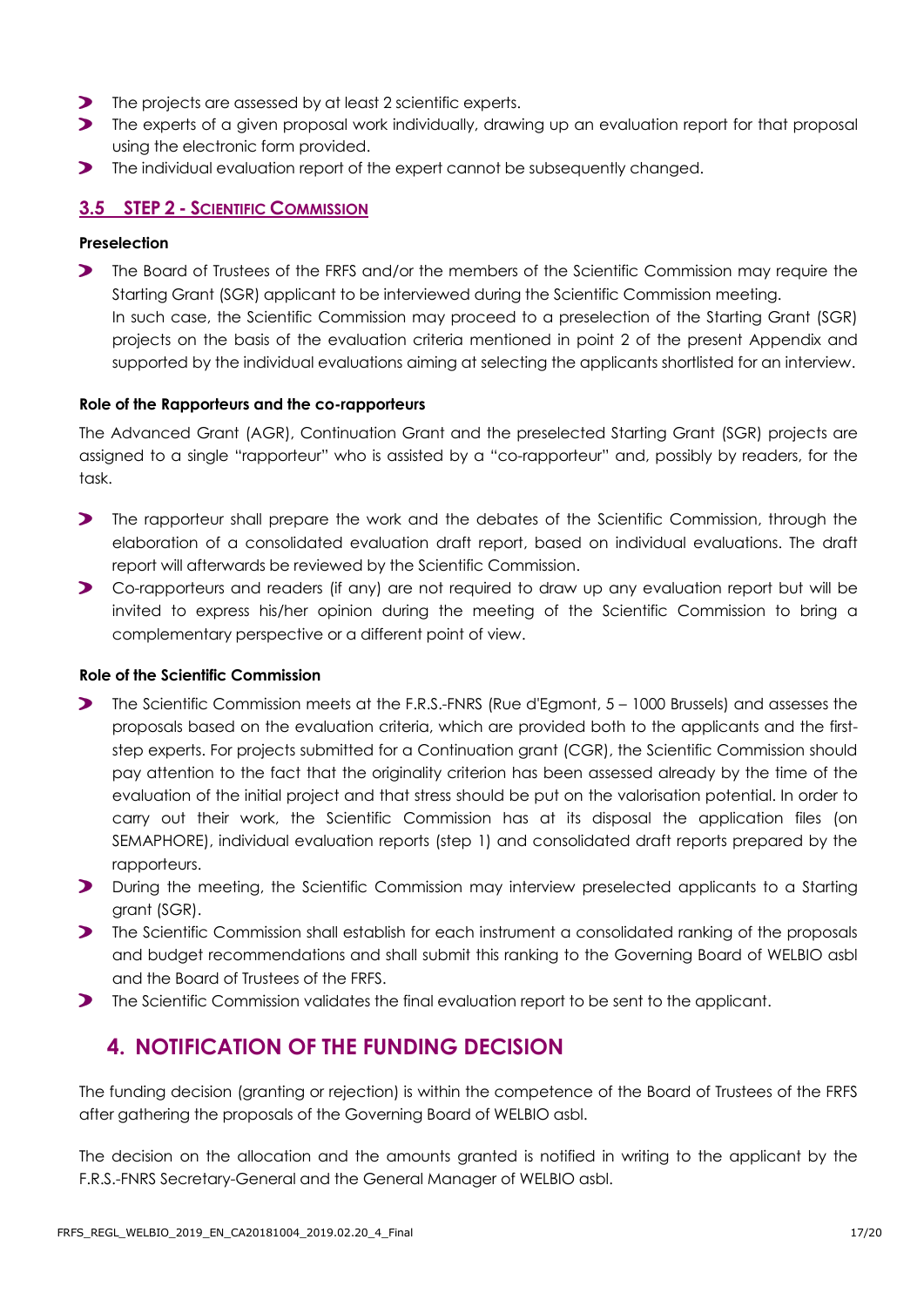The administrative staff of the F.R.S.-FNRS shall communicate to the applicants:

- the final evaluation report and,
- the evaluation reports by the first-step individual experts on an anonymous basis.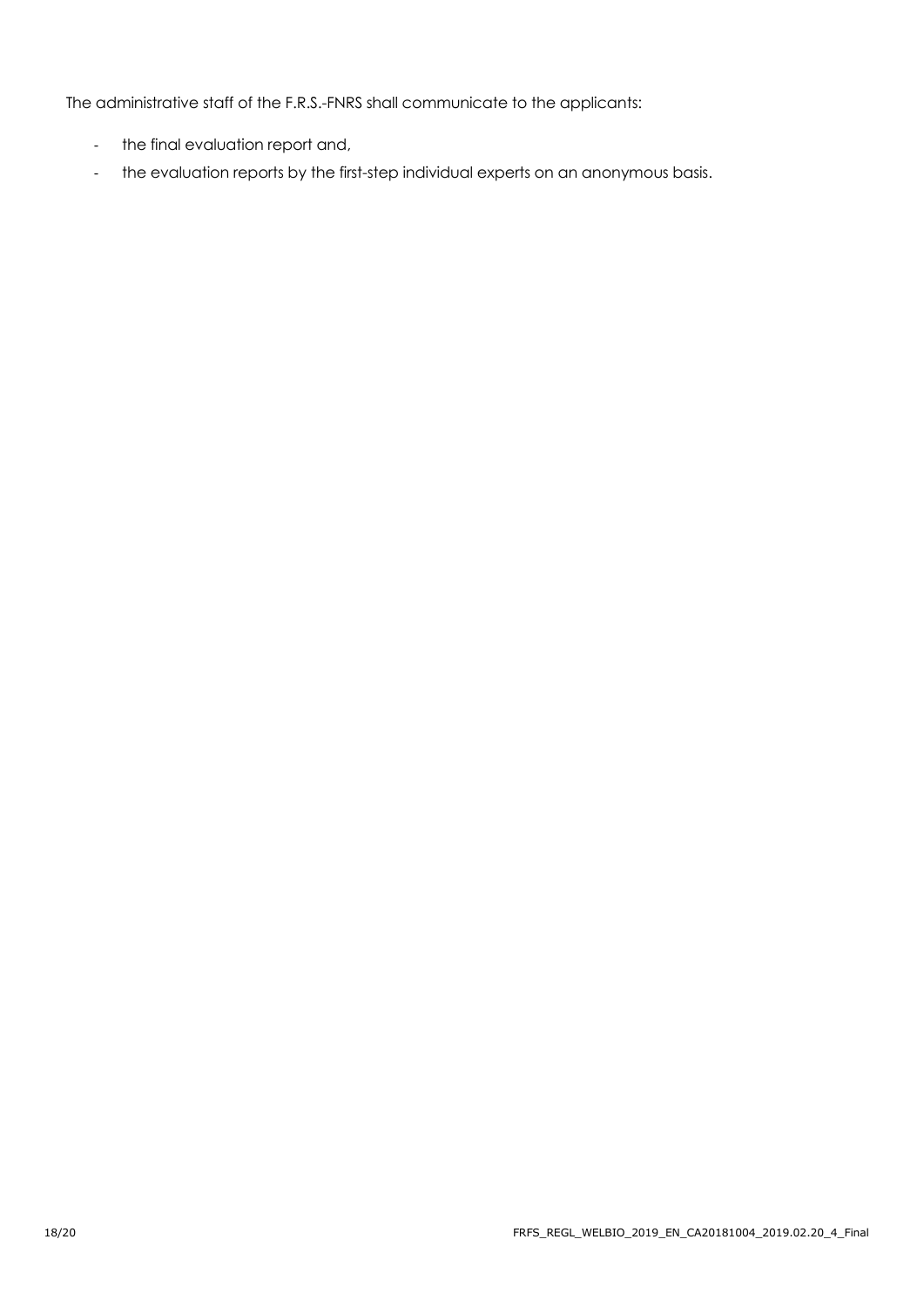| <b>EVALUATION CRITERIA</b>                                                                                                        |                                                                                                                                                                                                                                                                                                                                                                                                                                                                                                                                                                                                                                                                                                                                                                                                                                    |  |  |  |  |  |
|-----------------------------------------------------------------------------------------------------------------------------------|------------------------------------------------------------------------------------------------------------------------------------------------------------------------------------------------------------------------------------------------------------------------------------------------------------------------------------------------------------------------------------------------------------------------------------------------------------------------------------------------------------------------------------------------------------------------------------------------------------------------------------------------------------------------------------------------------------------------------------------------------------------------------------------------------------------------------------|--|--|--|--|--|
| <b>FRFS-WELBIO CALL FOR PROJECTS</b>                                                                                              |                                                                                                                                                                                                                                                                                                                                                                                                                                                                                                                                                                                                                                                                                                                                                                                                                                    |  |  |  |  |  |
| <b>QUALITY OF THE</b><br><b>APPLICANT</b>                                                                                         | > Adequacy between the level of education and experience of the<br>applicant to carry out the project proposed.<br>> "Leadership" at global level.<br>> Productivity: number and quality of the publications considering<br>the size of the team and the grants already obtained.<br>Adequacy of the time that will be devoted by the applicant to the<br>project ("percent effort").<br>> For "junior" researchers holding a Ph.D. for 12 years maximum:<br>scientific independency of the applicant whose salary is<br>guaranteed independently of the project throughout its duration.<br>$\triangleright$ Other                                                                                                                                                                                                                |  |  |  |  |  |
| <b>QUALITY OF THE PROJECT</b>                                                                                                     | Does the project address an important issue?<br>> Questions to consider:<br>• Is the project properly planned?<br>• Is the project feasible?<br>• Is the project based on a hypothesis?<br>• Is the experimental approach appropriate?<br>• Are the preliminary results on which the project is based quality<br>results?<br>• Is the presentation clear?<br>• If a "screening" approach is used, are the organisation and the<br>analysis of the results explained?<br>> Adequacy between the proposed budget and the objectives of<br>the project.<br>> Adequacy between the requested budget and the time devoted<br>by the applicant to the project.<br>$\triangleright$ Other                                                                                                                                                 |  |  |  |  |  |
| <b>FOCUS ON</b><br><b>VALORISATION AND</b><br><b>RELEVANCE TO THE</b><br><b>OBJECTIVES OF THE</b><br><b>WELBIO STRATEGIC AXIS</b> | Scientific originality: does the project include new concepts or new<br>approaches? Are the objectives original and innovative? Does the<br>project question established paradigms?<br>> Technical originality, use of new technologies.<br>Valorisation potential of the results into medical, pharmaceutical or<br>⋗<br>veterinary biotechnology applications:<br>therapeutic<br>products: cell therapy,<br>vaccines,<br>targets<br>identification,<br>diagnoses: identification of biological, genetic markers,<br>production processes,<br>predictive models: in vivo, in vitro,<br>other.<br>$\bullet$<br>Reflections of the PI on the technology transfer potential.<br>↗<br>Experience of the PI on valorisation (optional for SGR applicants).<br>⋗<br>Concrete actions for a potential valorisation of the results from a |  |  |  |  |  |